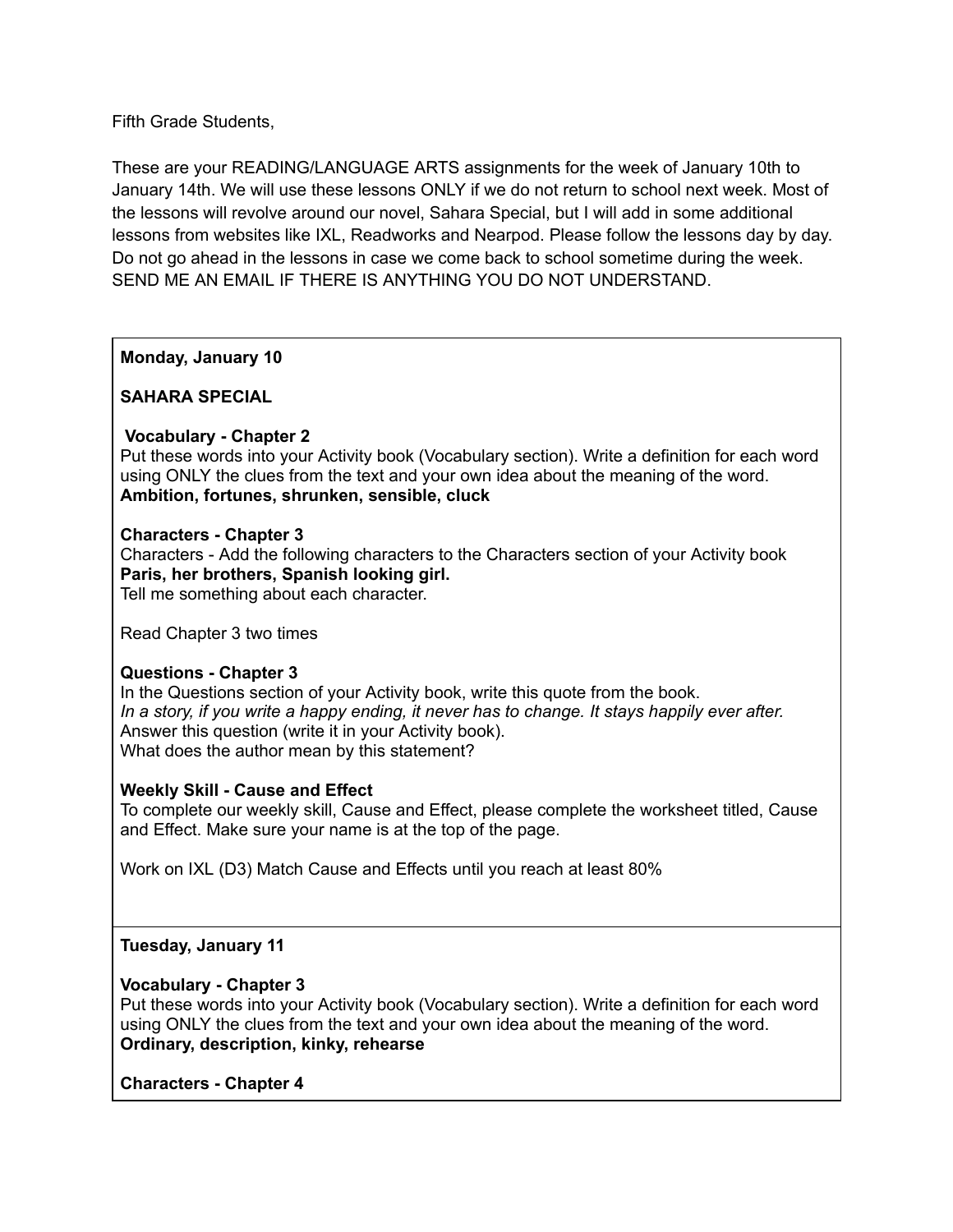Add the following characters to the Characters section of your Activity book **Paris, her brothers, Spanish looking girl.** Tell me something about each character.

Read Chapter 4 two times

#### **Questions - Chapter 4**

In the Questions section of your Activity book, write this quote from the book. *Trying to find me somewhere under the skin, the daughter she could be proud of.* Answer this question (write it in your Activity book). Why is mom so angry at Sahara before the new school even begins?

*I couldn't explain to Rachel that the seat in front of me was reserved hopefully for someone very tall and easy to hide behind.* Answer this question in your Activity book also. What does the author really mean by this statement?

#### **Weekly Skill - Character Traits**

Find the worksheet titled, The Treasure. The bottom shows the numbers 62 and 63 as page numbers.

Read p. 62 only. Then fill in the graphic organizer using details from the text.

Work on IXL (H.1) You may have started this lesson before. If you did, make sure your score is at least 80%. If you have not started it yet, work on it until you score at least 80%.

## **Wednesday January 12**

## **Vocabulary - Chapter 4**

Put these words into your Activity book (Vocabulary section). Write a definition for each word using ONLY the clues from the text and your own idea about the meaning of the word. **Poison eyeball, fierce, jutting out, reserved, fleetingly, snickering**

#### **Characters - Chapter 5**

Characters - Add the following characters to the Characters section of your Activity book **Ms. Pointy**

Tell me something about her character.

Read Chapter 5 two times

#### **Questions - Chapter 5**

In the Questions section of your Activity book, write this question. IDo you think you would like Ms. Pointy if you were sitting in the classroom waiting for her to *appear? Why or why not?*

Use the plain piece of paper in your packet. I want you to draw Ms. Pointy. Use the description from the book to create her character. Include the items that she brought with her. Make sure it is colored, and your name is on the back of the paper.

## **Weekly Skill - Character Traits**